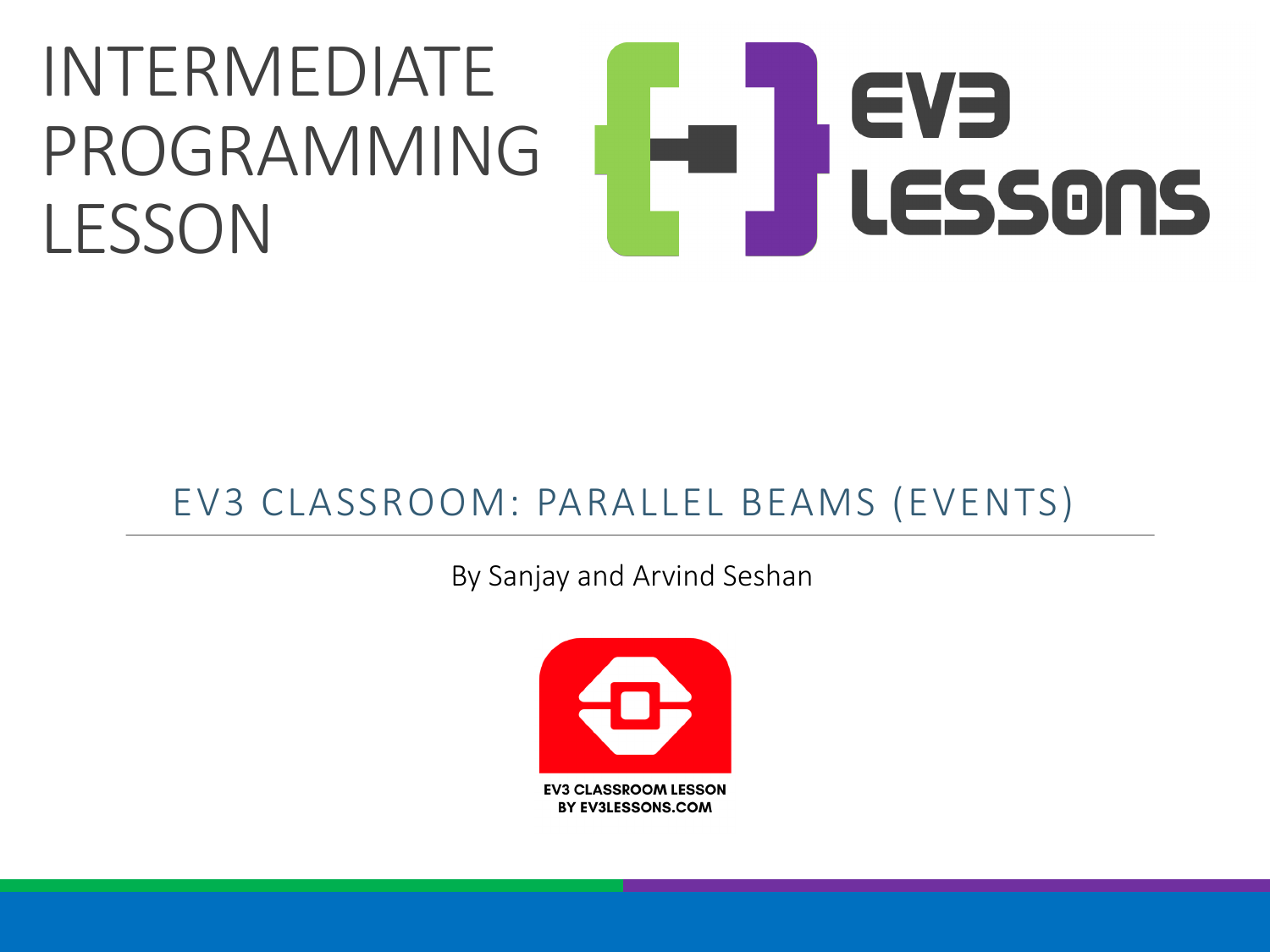## Lesson Objectives

- 1) Learn what an event is and how to use them
- 2) Learn when you might use events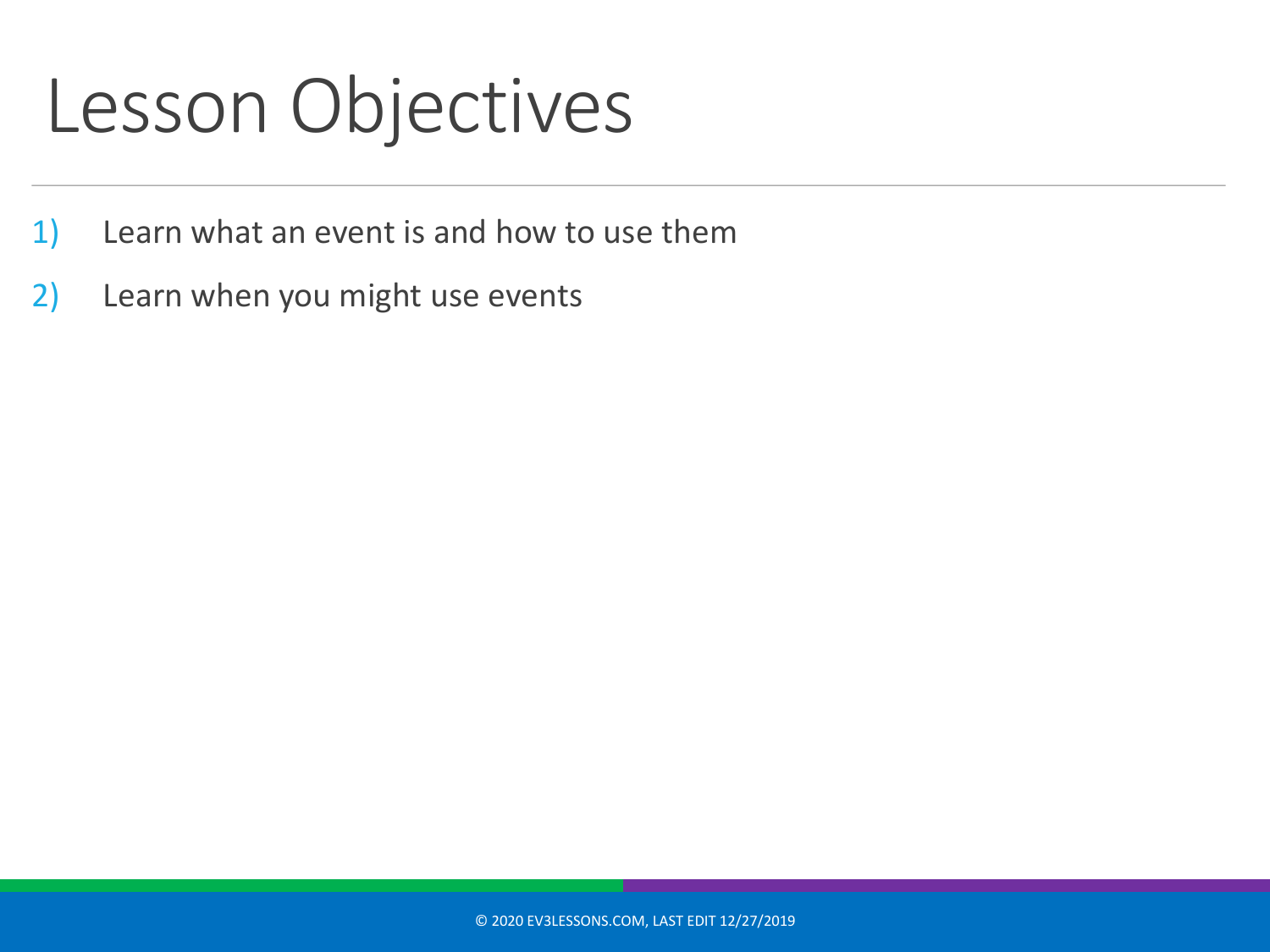### What are Events?

Events allow you to run two or more blocks at the same time.

What if you have one or more attachment arms connected to motors and you want to turn these arms while the robot is moving to complete a mission



Robot lifting up hoops and driving forward.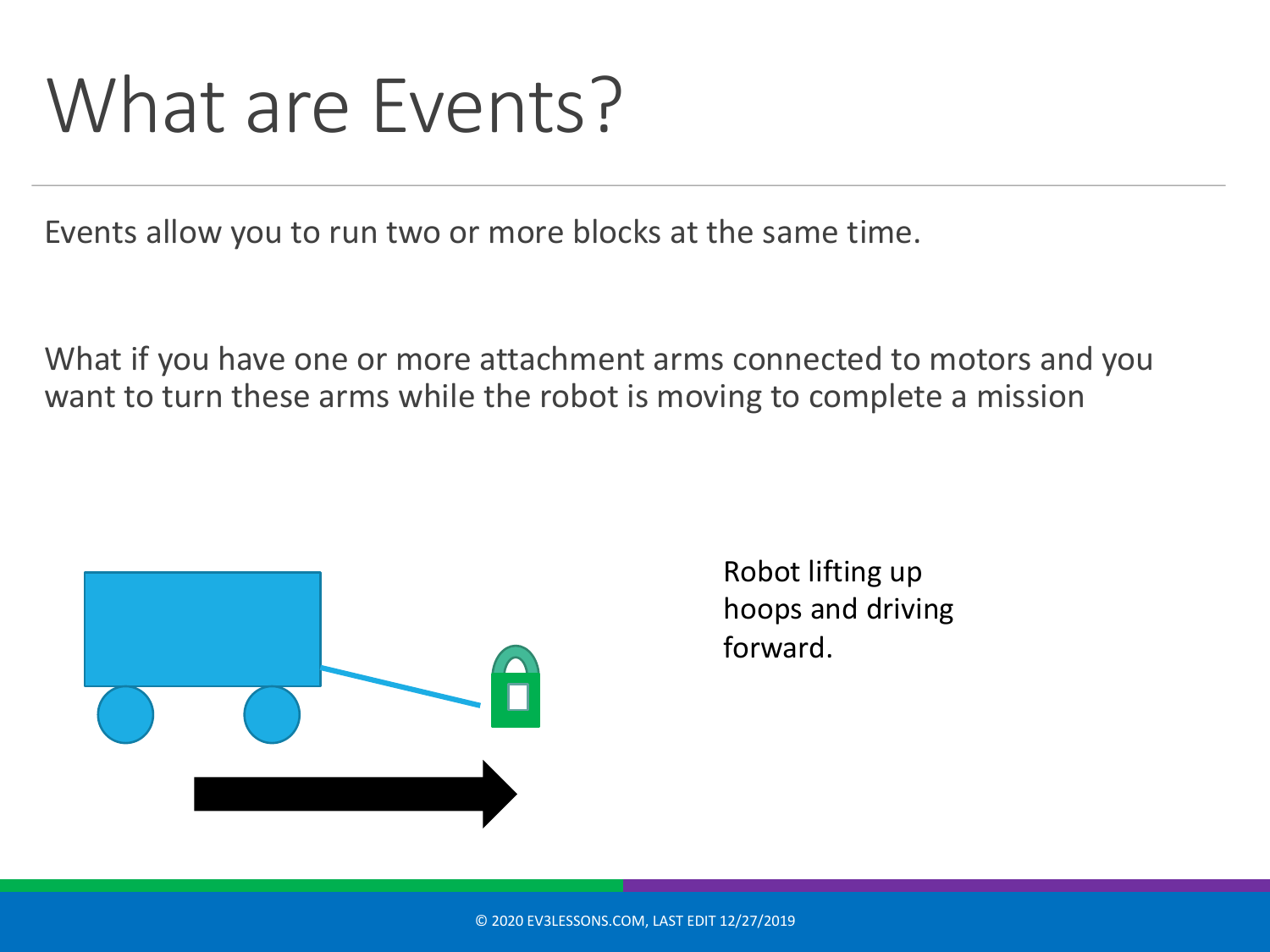## Event Blocks

Events are triggered by different conditions (e.g. sensor values, message broadcasts, or when a program starts)

In this lesson we provide an example of each.





© 2020 EV3LESSONS.COM, LAST EDIT 12/27/2019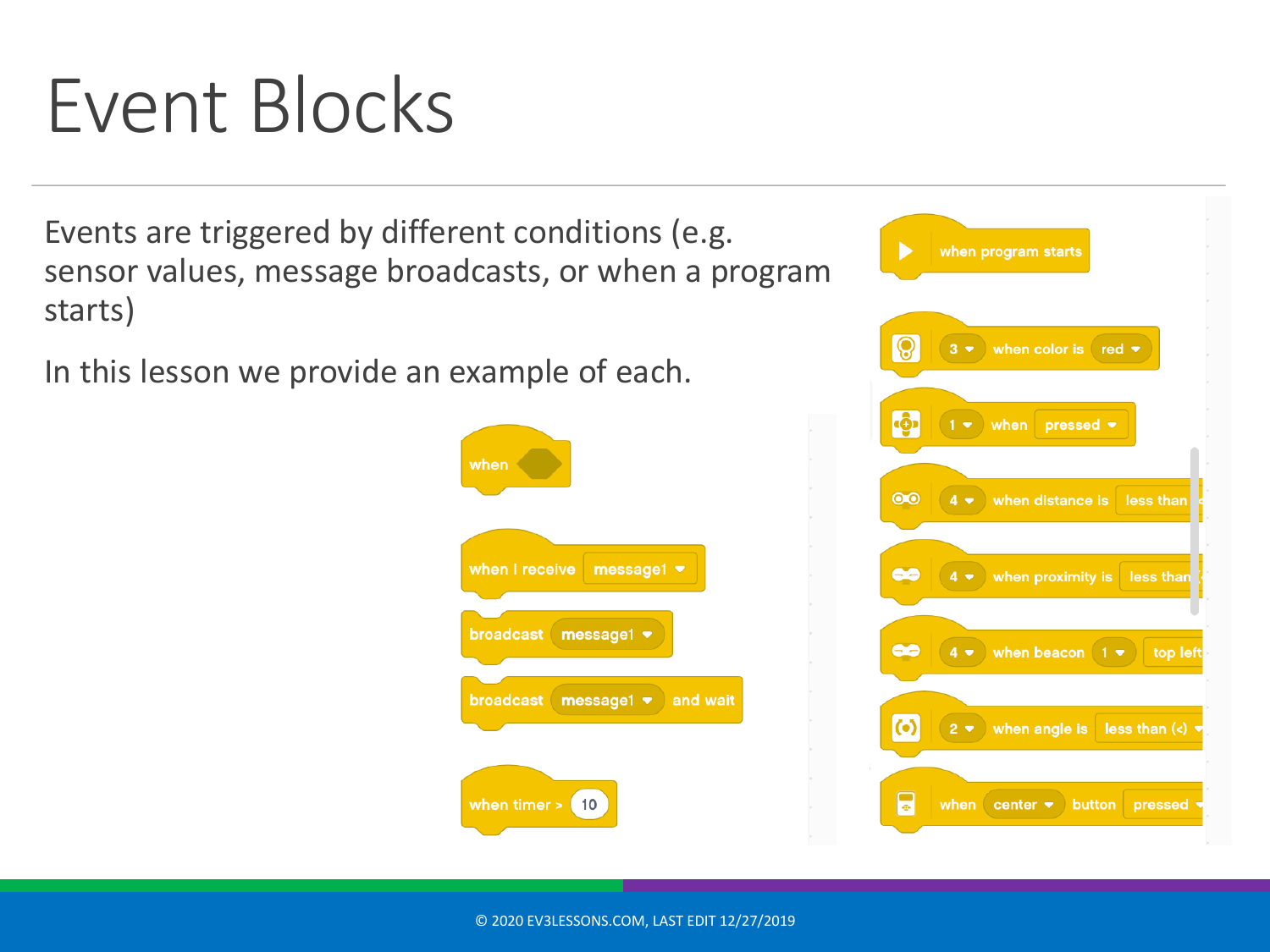# When Program Starts

when program starts

This block is used to start your programs.

If you have more than one in a project, you can have two separate pieces of code run when the program starts.

In the example on the right, the robot will move straight for two rotations while simultaneously running Motor A for 1 rotation

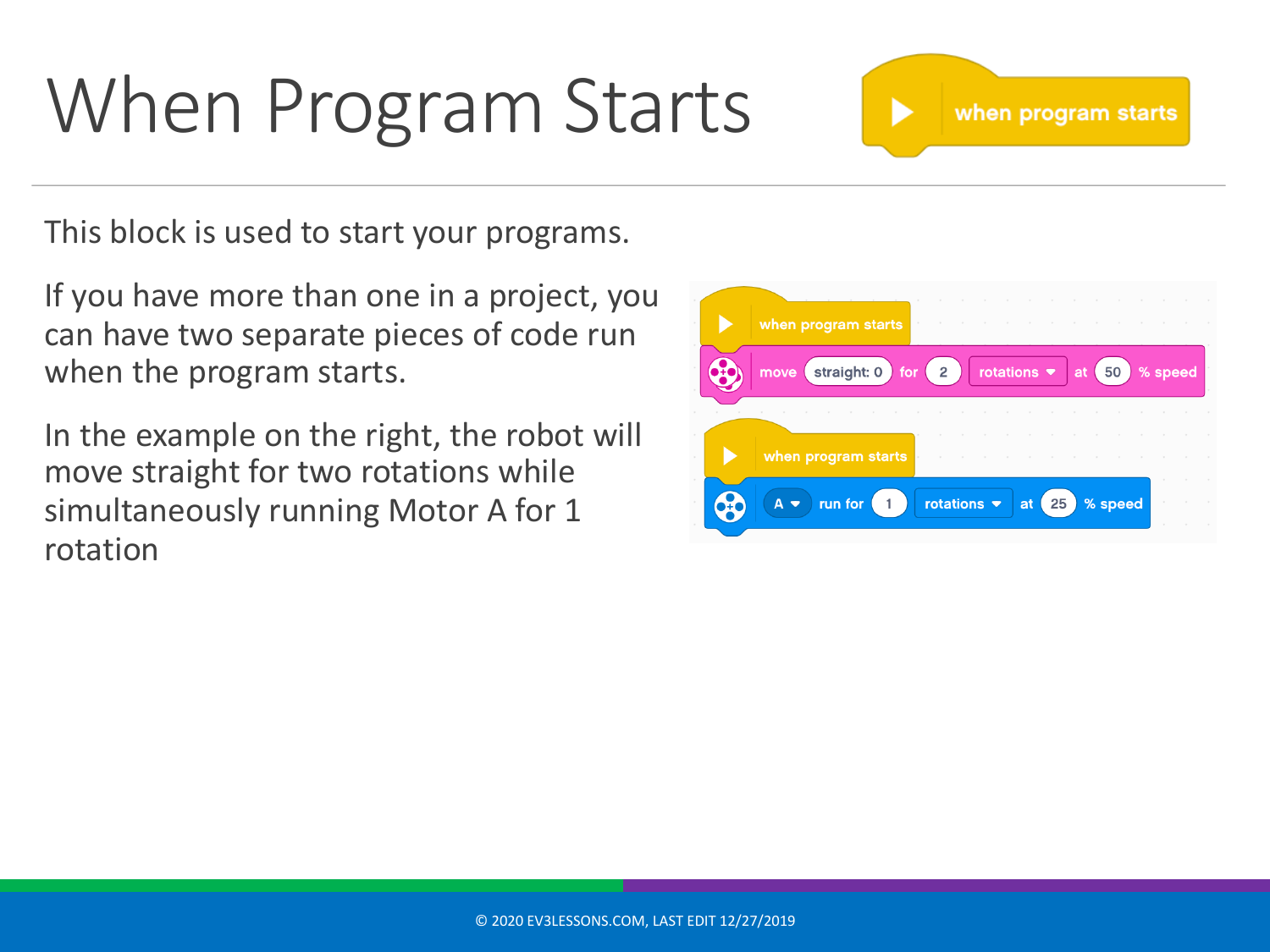# Broadcast Messages

Messages can trigger events when you want to (even in the middle of code)

Broadcast message: sends the message and then continues the rest of the code below it.

Broadcast message and wait: sends the message and waits for all the code under that received message finish and then continues the code under the broadcast message block



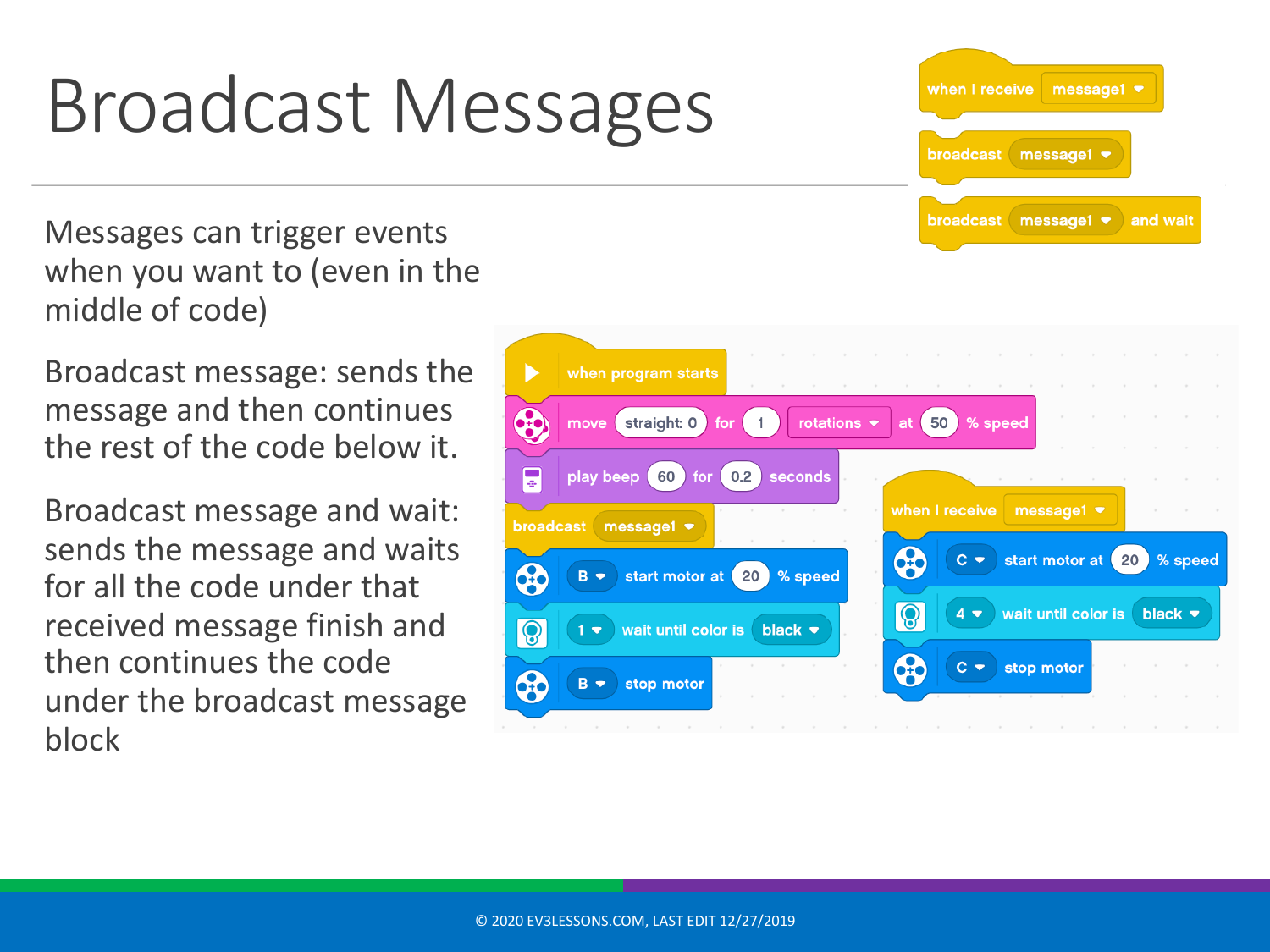## Sensor Activation

You can use the Event Sensor blocks to trigger an event when a sensor condition is met.

In the example below, the robot moves forward and checks for the color black at the same time.



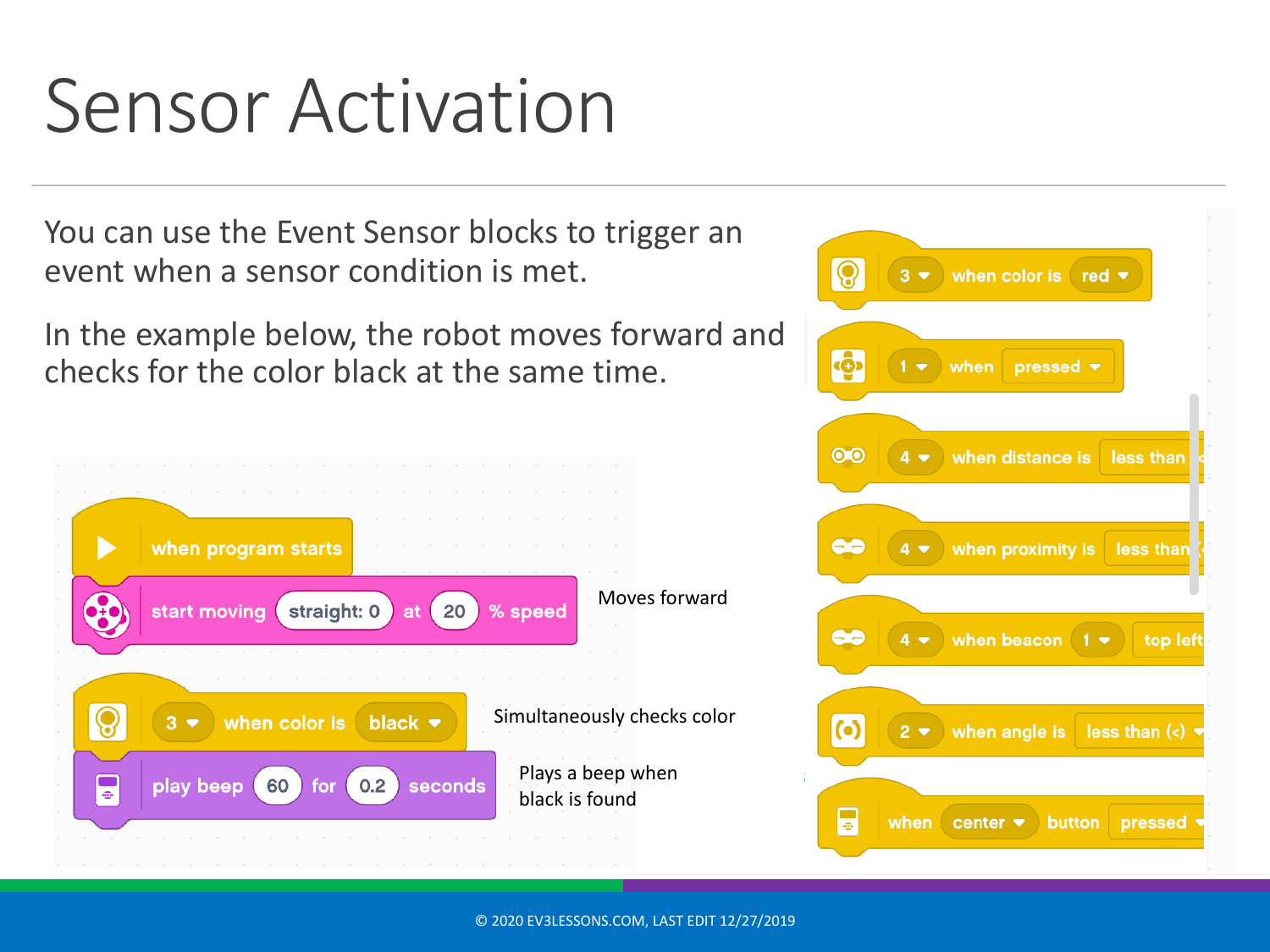# Events and My Blocks

#### Using My Blocks Without My Blocks define Motor Centimeters Centimeters Centimeters Port Port when program starts  $50<sup>2</sup>$ rotations  $\bullet$  at  $\left(50\right)$  % speed CEC Port run for **Centimeters 60**  $B \bullet$  run for  $\overline{4}$  $(50)$ rotations  $\bullet$  at  $\left(50\right)$  % speed when program starts when program starts Motor\_Centimeters 4 **Centimeters Port**  $\overline{2}$ \$  $C \bullet$  run for  $4<sup>1</sup>$  $(50)$ at 50 % speed rotations  $\blacktriangledown$ when program starts Centimeters Port Motor\_Centimeters (4)  $\mathbf{3}$

The code on the left and right may seem the same, but they are not. Only the code on the right will work properly.

The EV3 does not allow multiple identical My Blocks to run simultaneously.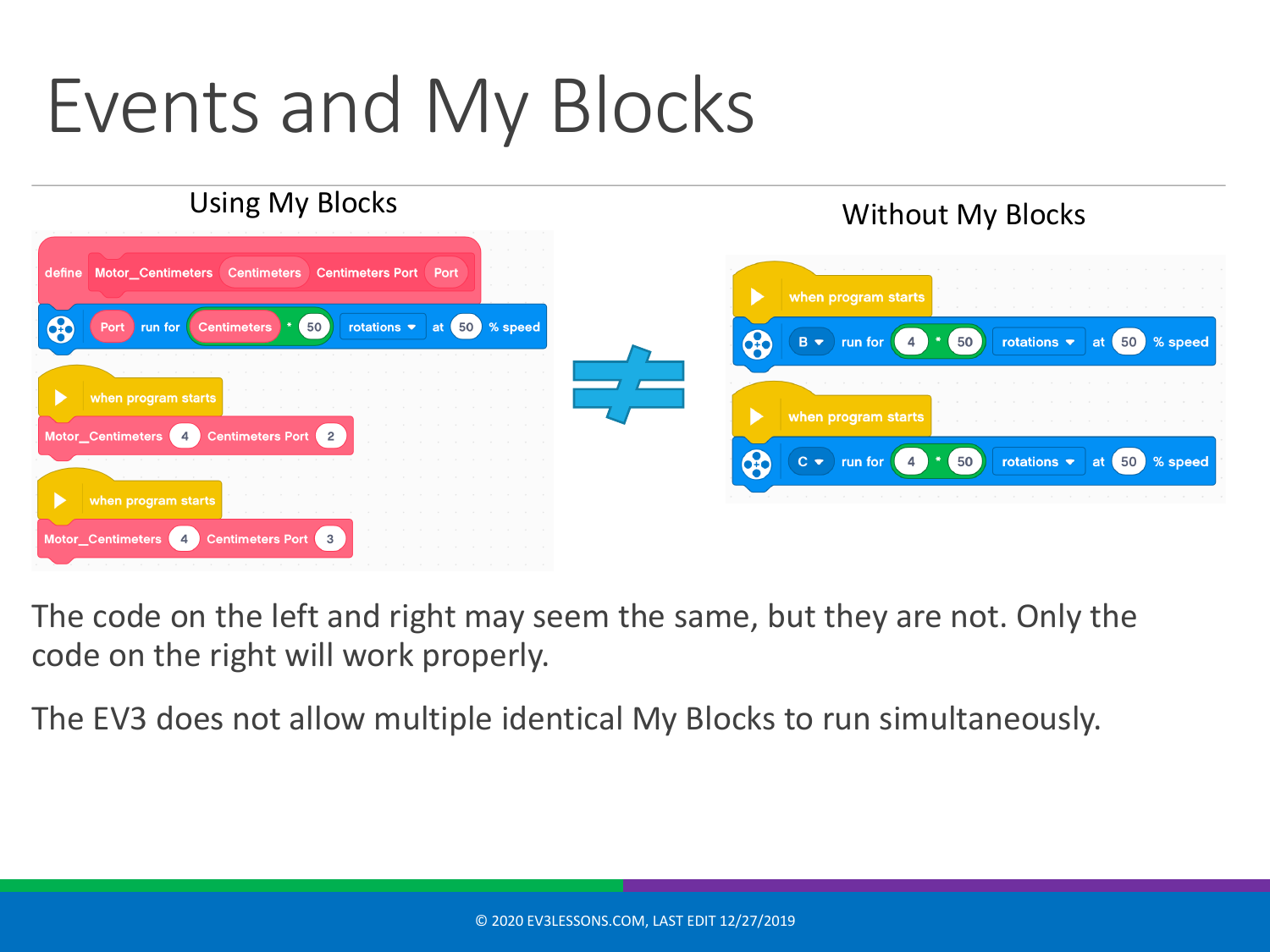# Challenge

Can you write a program that uses parallel beams that have to move and pick up an object at the same time?